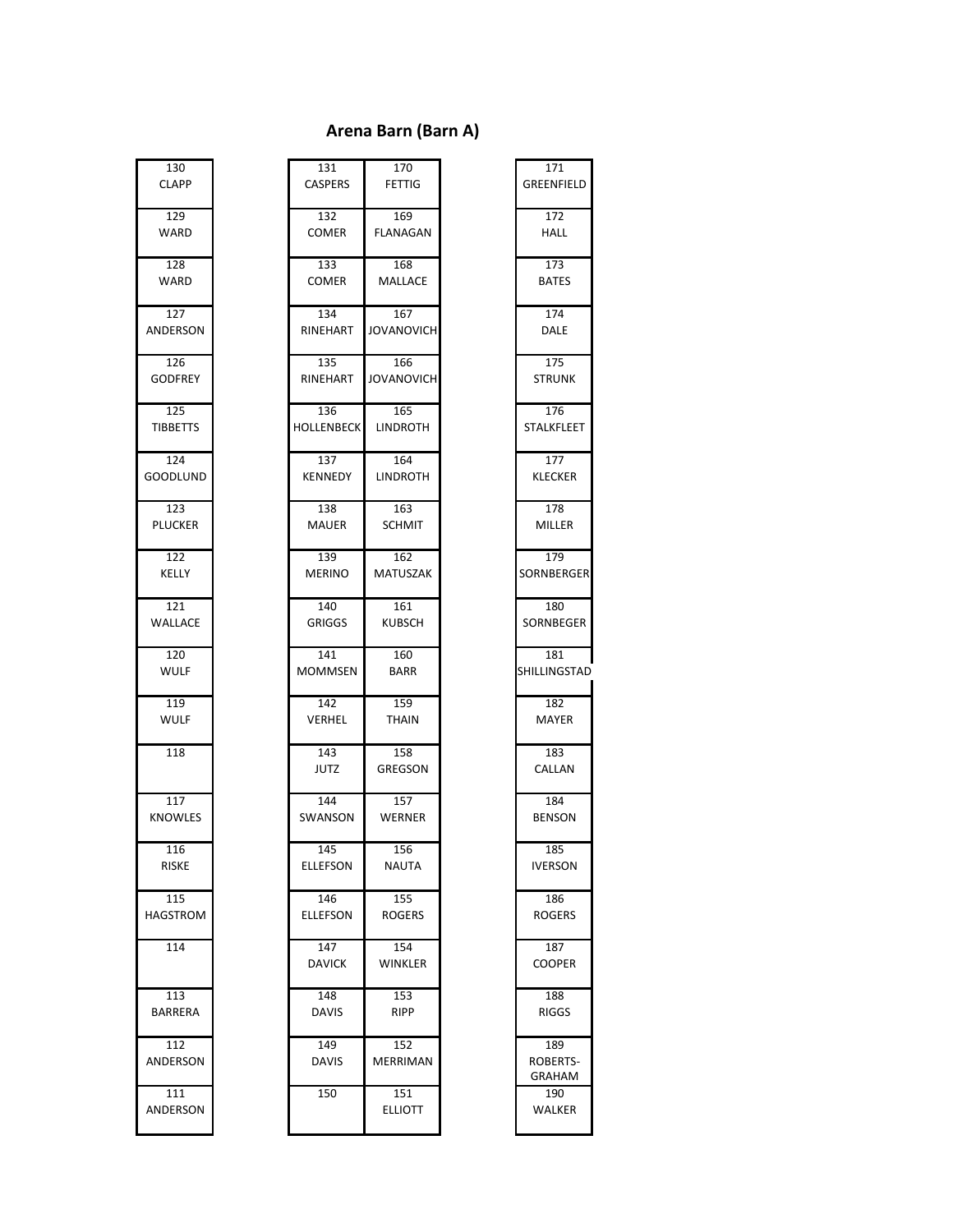#### **Big Barn (Barn B)**

| 110             | 71              | 70                | 31              |
|-----------------|-----------------|-------------------|-----------------|
| <b>STEWART</b>  | <b>ROMBERG</b>  | <b>MAHLOCH</b>    |                 |
|                 |                 |                   |                 |
| 109             | 72              | 69                | 32              |
|                 | <b>STEPHENS</b> | <b>KUHN</b>       | ODE             |
|                 |                 |                   |                 |
| 108             | 73              | 68                | 33              |
|                 | <b>SCHOER</b>   | <b>EGGERT</b>     | ODE             |
|                 |                 |                   |                 |
| 107             | 74              | 67                | 34              |
| <b>ERICKSON</b> | <b>SIGNER</b>   |                   | <b>HIMME</b>    |
|                 |                 |                   |                 |
| 106             | $\overline{75}$ | 66                | $\overline{35}$ |
|                 | <b>WIDMER</b>   | WENZEL            | <b>CHUIN</b>    |
|                 |                 |                   |                 |
| 105             | 76              | 65                | 36              |
|                 |                 | <b>KNUTH</b>      | <b>FRY</b>      |
|                 |                 |                   |                 |
| 104             | 77              | 64                | 37              |
|                 | SAARI           | GALL              | <b>REBH</b>     |
|                 |                 |                   |                 |
| 103             | 78              | 63                | 38              |
| <b>JORE</b>     | <b>JOHNSON</b>  | ZUTZ              | <b>REBH</b>     |
|                 |                 |                   |                 |
| 102             | 79              | 62                | 39              |
| <b>JORE</b>     | <b>JISKRA</b>   | <b>RIECK</b>      | COLTI           |
|                 |                 |                   |                 |
| 101             | 80              | 61                | 40              |
| <b>JORE</b>     | COLLERAN        | <b>KWAITKOWSK</b> | <b>ADAI</b>     |
|                 |                 |                   |                 |

| 110<br><b>STEWART</b>  | 71<br><b>ROMBERG</b>     | 70<br>MAHLOCH           | 31                     |
|------------------------|--------------------------|-------------------------|------------------------|
| 109                    | 72<br><b>STEPHENS</b>    | 69<br><b>KUHN</b>       | 32<br>ODELL            |
| 108                    | 73<br><b>SCHOER</b>      | 68<br><b>EGGERT</b>     | 33<br>ODELL            |
| 107<br><b>ERICKSON</b> | 74<br><b>SIGNER</b>      | 67                      | 34<br><b>HIMMERICK</b> |
| 106                    | 75<br><b>WIDMER</b>      | 66<br>WENZEL            | 35<br>CHUINARD         |
| 105                    | 76                       | 65<br><b>KNUTH</b>      | 36<br><b>FRYE</b>      |
| 104                    | $\overline{77}$<br>SAARI | 64<br>GALL              | 37<br><b>REBHOLZ</b>   |
| 103<br><b>JORE</b>     | 78<br><b>JOHNSON</b>     | 63<br>ZUTZ              | 38<br><b>REBHOLZ</b>   |
| 102<br><b>JORE</b>     | 79<br><b>JISKRA</b>      | 62<br><b>RIECK</b>      | 39<br><b>COLTRIN</b>   |
| 101<br><b>JORE</b>     | 80<br>COLLERAN           | 61<br><b>KWAITKOWSK</b> | 40<br><b>ADAMS</b>     |

| 100                 | 81              | 60                | 41              |
|---------------------|-----------------|-------------------|-----------------|
|                     | LUND            | <b>TORREL</b>     | <b>TAYLOR</b>   |
| 99                  | 82              | 59                | 42              |
|                     | LUND            | <b>GALLAGER</b>   | <b>PASKER</b>   |
| 98                  | 83              | 58                | 43              |
|                     | <b>LND</b>      | <b>WUNDERLICH</b> | <b>KUHLE</b>    |
| 97                  | 84              | 57                | 44              |
| <b>CHRISTIANSON</b> | <b>LUND</b>     | <b>GEARHART</b>   | <b>HEYDON</b>   |
| 96                  | 85              | 56                | 45              |
|                     | <b>MCINTOSH</b> | <b>HEDBERG</b>    | <b>HEYDON</b>   |
| 95                  | 86              | 55                | 46              |
| LAFAVOR             | <b>HOLEN</b>    | <b>HOLDEN</b>     | <b>CAFFERTY</b> |
| 94                  | 87              | 54                | 47              |
| <b>HOLCOMB</b>      | <b>KIRYLUIK</b> | <b>HOEY</b>       | <b>IVERSON</b>  |
| 93                  | 88              | 53                | 48              |
|                     | <b>HUGGINS</b>  | <b>DURAN</b>      | <b>HUND</b>     |
| 92                  | 89              | 52                | 49              |
|                     | <b>HUGGINS</b>  | <b>EMILISSON</b>  | <b>GRADY</b>    |
| 91                  | 90              | 51                | 50              |
|                     | <b>BOWMAN</b>   | <b>STEVENS</b>    | <b>LINDBORG</b> |
|                     |                 |                   |                 |

| 100               | 81<br>LUND      | 60<br><b>TORREL</b> | 41<br><b>TAYLOR</b> |
|-------------------|-----------------|---------------------|---------------------|
|                   |                 |                     |                     |
| 99                | 82              | 59                  | 42                  |
|                   | LUND            | <b>GALLAGER</b>     | <b>PASKER</b>       |
| 98                | 83              | 58                  | 43                  |
|                   | <b>LND</b>      | <b>WUNDERLICH</b>   | <b>KUHLE</b>        |
| 97                | 84              | 57                  | 44                  |
| <b>RISTIANSON</b> | LUND            | <b>GEARHART</b>     | <b>HEYDON</b>       |
| 96                | 85              | 56                  | 45                  |
|                   | <b>MCINTOSH</b> | <b>HEDBERG</b>      | <b>HEYDON</b>       |
| 95                | 86              | 55                  | 46                  |
| LAFAVOR           | <b>HOLEN</b>    | <b>HOLDEN</b>       | <b>CAFFERTY</b>     |
| 94                | 87              | 54                  | 47                  |
| <b>HOLCOMB</b>    | <b>KIRYLUIK</b> | <b>HOEY</b>         | <b>IVERSON</b>      |
| 93                | 88              | $\overline{53}$     | 48                  |
|                   | <b>HUGGINS</b>  | <b>DURAN</b>        | <b>HUND</b>         |
| 92                | 89              | 52                  | 49                  |
|                   | <b>HUGGINS</b>  | <b>EMILISSON</b>    | <b>GRADY</b>        |
| 91                | 90              | 51                  | 50                  |
|                   | <b>BOWMAN</b>   | <b>STEVENS</b>      | <b>LINDBORG</b>     |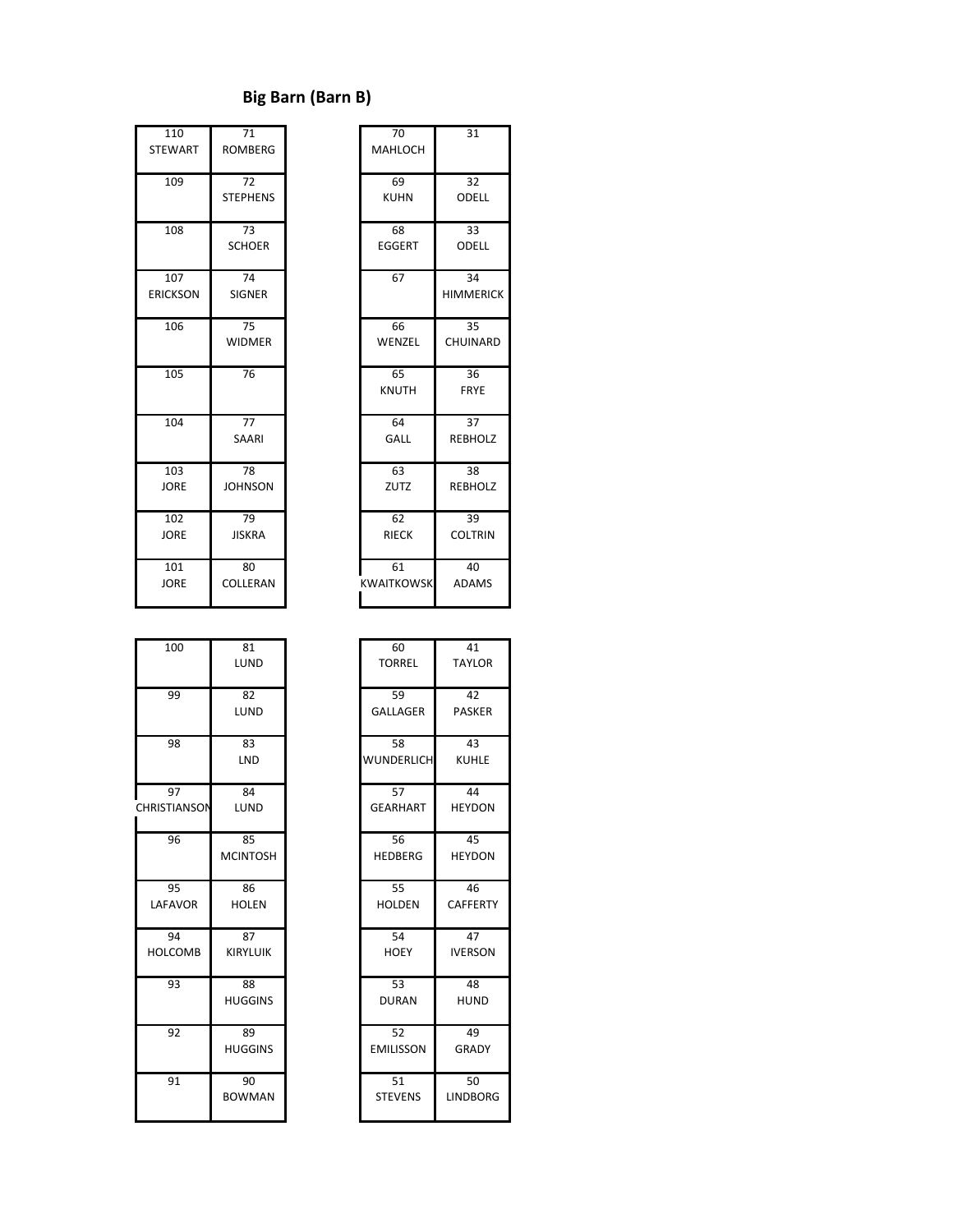#### **SMALL BARN**

| 10               | 11               | 30                |
|------------------|------------------|-------------------|
| <b>WILEMSSON</b> | <b>SELVIG</b>    |                   |
| 9                | 12               | 29                |
| <b>KELLY</b>     |                  | <b>RAMBERG</b>    |
| 8                | 13               | 28                |
| <b>LINDER</b>    | <b>RUDOLPH</b>   | <b>GRAY</b>       |
| $\overline{7}$   | 14               | 27                |
| <b>FRISCHE</b>   | <b>TREU</b>      | <b>SAMUELSSON</b> |
| 6                | 15 <sub>15</sub> | 26                |
| <b>LEMKE</b>     | <b>ZUMBERGE</b>  | <b>MEAD</b>       |
| 5                | 16               | 25                |
| <b>BURGESS</b>   | <b>GOJKOVIK</b>  | <b>HISCOCK</b>    |
| $\overline{4}$   | 17               | 24                |
| <b>BURGESS</b>   | <b>ROGNESS</b>   | <b>REICHER</b>    |
| 3                | 18               | 23                |
| <b>BRODD</b>     | <b>HILES</b>     | <b>FRIESE</b>     |
| $\mathbf{2}$     | 19               | 22                |
| <b>BRUCE</b>     | <b>POZANC</b>    | <b>ELLIS</b>      |
| $\mathbf{1}$     | 20               | 21                |
| <b>BOWER</b>     | <b>MILLER</b>    | <b>ELLIS</b>      |
| <b>Aisle A</b>   | Aisle B          | Aisle C           |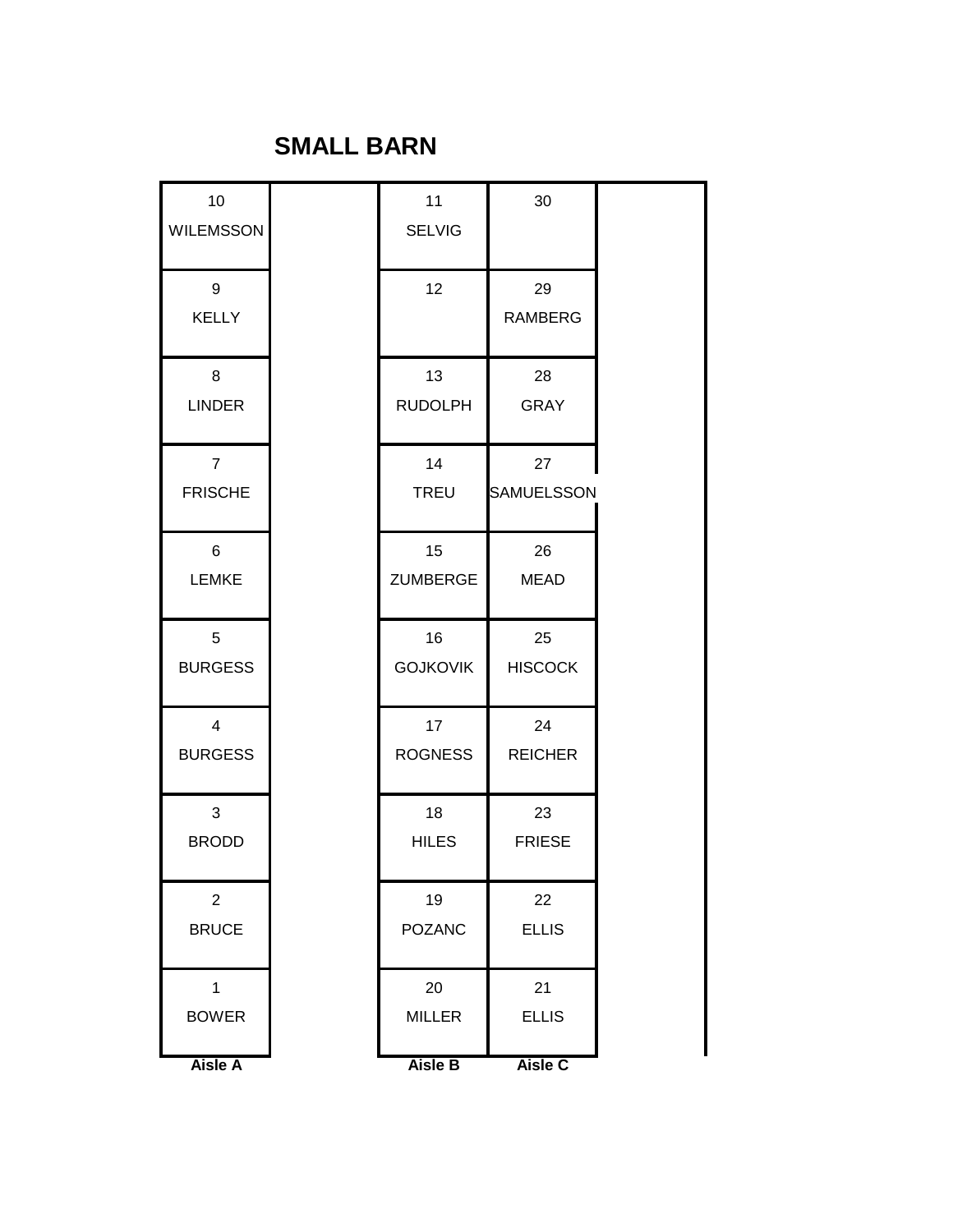| Rider                         | <b>Horse</b>               | <b>Arrive</b> | <b>Depart</b> | <b>Stabling</b> | <b>Stall</b>   |
|-------------------------------|----------------------------|---------------|---------------|-----------------|----------------|
| Adams, Nicolette (ON)         | <b>Total Access</b>        | 05/19/2022    | 05/21/2022    | Big Barn        | 40             |
| Anderson, Alexis              | Princess Consuela Banana   | 05/19/2022    | 05/21/2022    | Arena Barn      | 111            |
| Anderson, Alexis (OT)         | Bentley and I              | 05/19/2022    | 05/21/2022    | Arena Barn      | 112            |
| Anderson, Joanna (JBNR)       | Ruby                       | 05/19/2022    | 05/21/2022    | Arena Barn      | 127            |
| Barr, mary (SBNR)             | Chip                       | 05/19/2022    | 05/21/2022    | Arena Barn      | 160            |
| Barrera, Caden (JNR)          | <b>Fooled You</b>          | 05/19/2022    | 05/21/2022    | Arena Barn      | 113            |
| Bates, Elly (S-A)             | <b>Bold Endeavor</b>       | 05/19/2022    | 05/21/2022    | Arena Barn      | 173            |
| Benson, Aubrey (S-B)          | Sparkle and shine          | 05/19/2022    | 05/21/2022    | Arena Barn      | 184            |
| Bower, Ann (OBN)              | San Rubin                  | 05/19/2022    | 05/20/2022    | Small Barn      | $\mathbf 1$    |
| Bowman, Mollie (JBNR)         | Smooth Sailin'             | 05/19/2022    | 05/21/2022    | Big Barn        | 90             |
| Brodd, Anna (JNR)             | Penrose Puzzle             | 05/19/2022    | 05/21/2022    | Small Barn      | 3              |
| Bruce, Hadley (ON)            | Won't say I'm in love      | 05/19/2022    | 05/21/2022    | Small Barn      | $\overline{2}$ |
| Burgess, Lianne (SBNR)        | Marisol                    | 05/19/2022    | 05/21/2022    | Small Barn      | $\overline{4}$ |
| Burgess, Lianne (SNR)         | Roza CMF                   | 05/19/2022    | 05/21/2022    | Small Barn      | 5              |
| Cafferty, Lesa (OT)           | <b>Bay Drummer</b>         | 05/19/2022    | 05/21/2022    | Big Barn        | 46             |
| Callan, Cristina (S-A)        | <b>MVE Duncan Donut</b>    | 05/19/2022    | 05/21/2022    | Arena Barn      | 183            |
| Caspers, Olivia (ON)          | Pendleton                  | 05/19/2022    | 05/21/2022    | Arena Barn      | 131            |
| Christianson, Catherine (S-A) | <b>Sonsational Sizzler</b> | 05/19/2022    | 05/21/2022    | Big Barn        | 97             |
| Chuinard, Ella (JBNR)         | Four Legged Clover         | 05/19/2022    | 05/21/2022    | Big Barn        | 35             |
| Clapp, Katie (OBN)            | <b>Banana Rumble</b>       | 05/19/2022    | 05/21/2022    | Arena Barn      | 130            |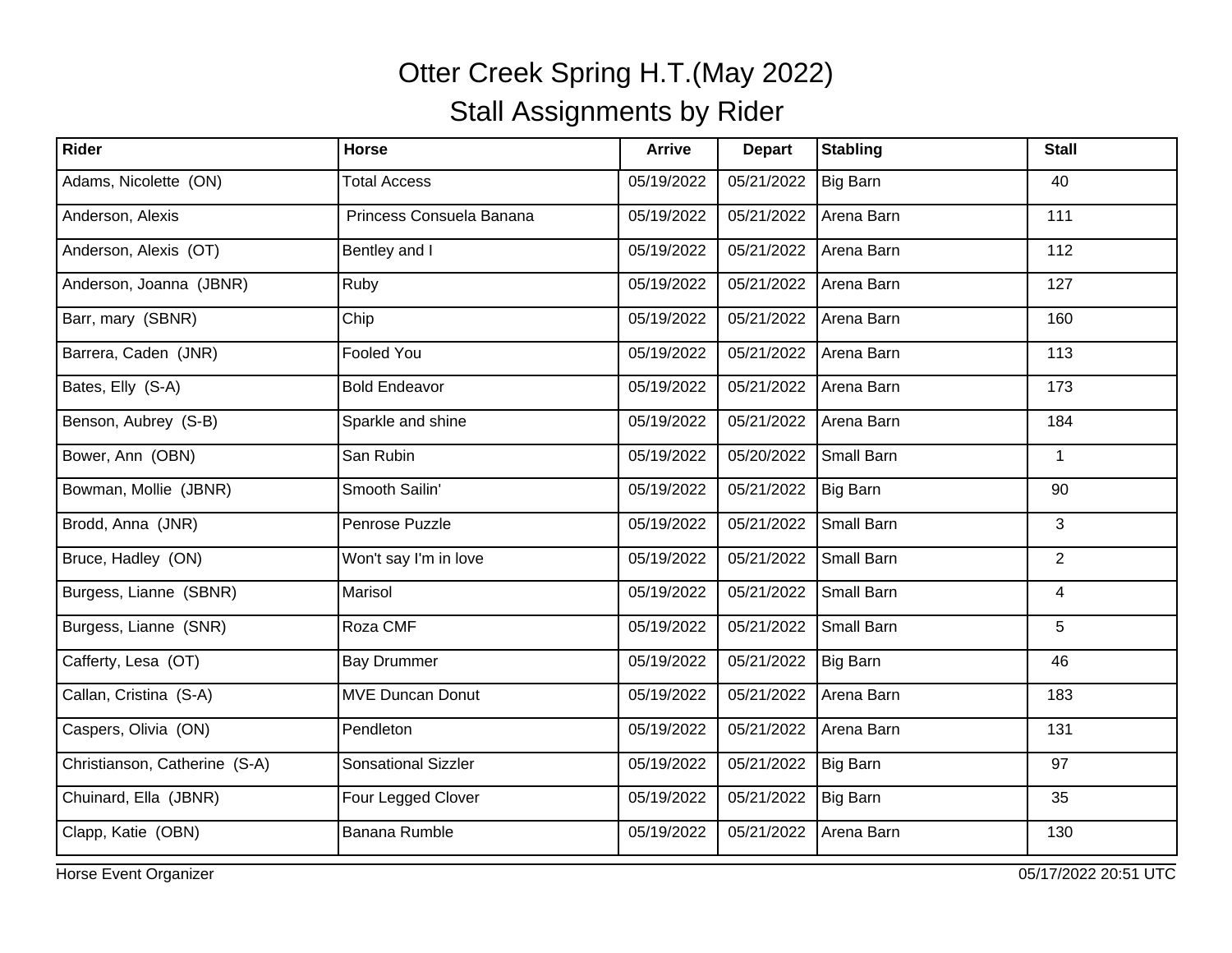| Rider                   | <b>Horse</b>                | <b>Arrive</b> | <b>Depart</b> | <b>Stabling</b> | <b>Stall</b> |
|-------------------------|-----------------------------|---------------|---------------|-----------------|--------------|
| Colleran, Tera (SBNR)   | G Money                     | 05/19/2022    | 05/21/2022    | Big Barn        | 80           |
| Coltrin, Sarah (PT)     | Madam Dragon                | 05/19/2022    | 05/21/2022    | Big Barn        | 39           |
| Comer, Jaelyn (JNR)     | Excel Star Makin It Happen  | 05/19/2022    | 05/20/2022    | Arena Barn      | 133          |
| Comer, Jaelyn (JNR)     | Loughnatousa Yours Truly    | 05/19/2022    | 05/21/2022    | Arena Barn      | 132          |
| Cooper, Natalie (S-B)   | <b>Bourbon Candy</b>        | 05/19/2022    | 05/21/2022    | Arena Barn      | 187          |
| Dale, Madeline (JBNR)   | <b>OSF Tuck Everlasting</b> | 05/18/2022    | 05/21/2022    | Arena Barn      | 174          |
| Davick, Liliana (JNR)   | Benjamin Button             | 05/19/2022    | 05/21/2022    | Arena Barn      | 147          |
| Davis, Ava (JBNR)       | <b>Birdseye Baby</b>        | 05/19/2022    | 05/21/2022    | Arena Barn      | 148          |
| Davis, Ava              | Valentine                   | 05/19/2022    | 05/21/2022    | Arena Barn      | 149          |
| Duran, Salvadora (JBNR) | Apollo                      | 05/19/2022    | 05/21/2022    | Big Barn        | 53           |
| Eggert, Tara (JBNR)     | Sawyer                      | 05/19/2022    | 05/21/2022    | Big Barn        | 68           |
| Ellefson, Kayci (SNR)   | Don't Look Back             | 05/19/2022    | 05/21/2022    | Arena Barn      | 146          |
| Ellefson, Kayci (S-B)   | The Walrus                  | 05/19/2022    | 05/21/2022    | Arena Barn      | 145          |
| Elliott, Kathryn (SBNR) | Duke of Wellington          | 05/19/2022    | 05/21/2022    | Arena Barn      | 151          |
| Ellis, Audriana         | <b>TACK</b>                 | 05/19/2022    | 05/21/2022    | Small Barn      | 22           |
| Ellis, Audriana (JBNR)  | <b>CMF Diamond Trinity</b>  | 05/19/2022    | 05/21/2022    | Small Barn      | 21           |
| Emilsson, Cecilia (STR) | <b>Blazing Angel</b>        | 05/19/2022    | 05/21/2022    | Big Barn        | 52           |
| Erickson, Lana (S-B)    | Legendary Lunatic           | 05/19/2022    | 05/21/2022    | Big Barn        | 107          |
| Fettig, Elizabeth (S-B) | Time Is Money               | 05/19/2022    | 05/21/2022    | Arena Barn      | 170          |
| Flanagan, Ruth (SBNR)   | Kingston Town               | 05/19/2022    | 05/21/2022    | Arena Barn      | 169          |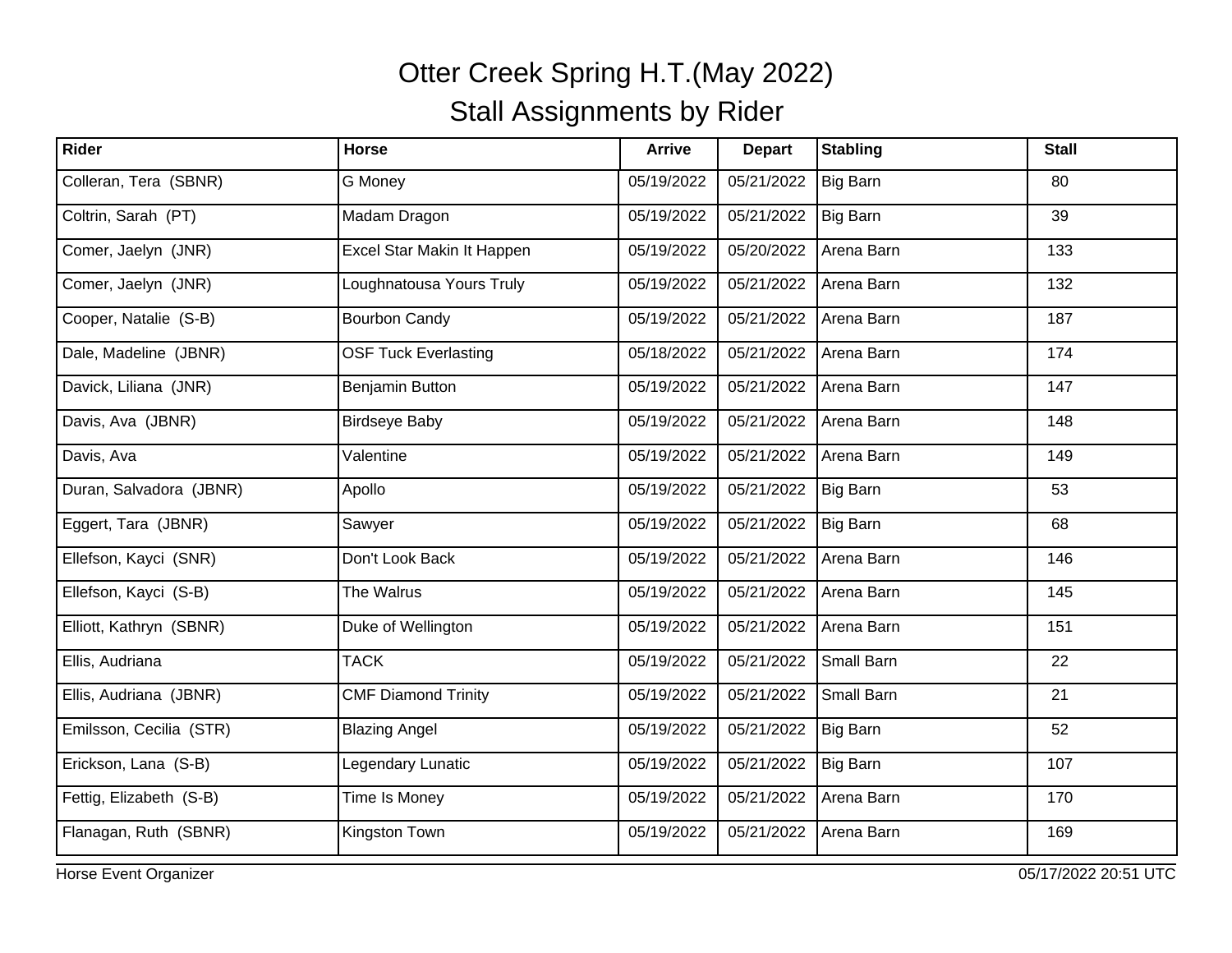| Rider                       | Horse                        | <b>Arrive</b> | <b>Depart</b> | <b>Stabling</b> | <b>Stall</b>   |
|-----------------------------|------------------------------|---------------|---------------|-----------------|----------------|
| Friese, Ava (ON)            | Zepplin                      | 05/19/2022    | 05/21/2022    | Small Barn      | 23             |
| Frische, Rachel (S-B)       | FGF Kingslayer               | 05/19/2022    | 05/21/2022    | Small Barn      | $\overline{7}$ |
| Frye, Ava (S-B)             | <b>Willow River</b>          | 05/19/2022    | 05/21/2022    | Big Barn        | 36             |
| Gall, Rebecca (S-A)         | Gibbs                        | 05/19/2022    | 05/20/2022    | Big Barn        | 64             |
| Gallagher, Catherine (SBNR) | <b>Higher Calling</b>        | 05/19/2022    | 05/21/2022    | Big Barn        | 59             |
| Gearhart, Maddy (JTR)       | Simple Twist of Fate         | 05/19/2022    | 05/21/2022    | Big Barn        | 57             |
| Godfrey, Bella (SNR)        | <b>Wonder Girl</b>           | 05/19/2022    | 05/21/2022    | Arena Barn      | 126            |
| Gojkovic, Olivia (OBN)      | Oh Larry                     | 05/19/2022    | 05/21/2022    | Small Barn      | 16             |
| Goodlund, Sofie (JBNR)      | Cody                         | 05/19/2022    | 05/21/2022    | Arena Barn      | 124            |
| Grady, Ellen (ON)           | Deshi CR                     | 05/19/2022    | 05/21/2022    | <b>Big Barn</b> | 49             |
| Gray, Tatum (OBN)           | <b>WL Flagmount Fireball</b> | 05/19/2022    | 05/21/2022    | Small Barn      | 28             |
| Greenfield, Katie (SBNR)    | Baby Shine On                | 05/18/2022    | 05/21/2022    | Arena Barn      | 171            |
| Gregson, Samantha (SBNR)    | <b>MMF Grey Turtle</b>       | 05/19/2022    | 05/21/2022    | Arena Barn      | 158            |
| Griggs, Jane (S-A)          | Arthur                       | 05/19/2022    | 05/21/2022    | Arena Barn      | 140            |
| Hagstrom, Sabrina (SNR)     | Linus                        | 05/19/2022    | 05/21/2022    | Arena Barn      | 115            |
| Hall, Brad (S-A)            | <b>Montauk Blue</b>          | 05/18/2022    | 05/20/2022    | Arena Barn      | 172            |
| Hedberg, Emily (OP)         | Quasar                       | 05/19/2022    | 05/21/2022    | Big Barn        | 56             |
| heydon, Chris (STR)         | Is He A She                  | 05/19/2022    | 05/21/2022    | Big Barn        | 44             |
| heydon, Chris (SNR)         | Pour Me Another              | 05/19/2022    | 05/21/2022    | Big Barn        | 45             |
| Hiles, Kirsten (OT)         | Proxima                      | 05/19/2022    | 05/20/2022    | Small Barn      | 18             |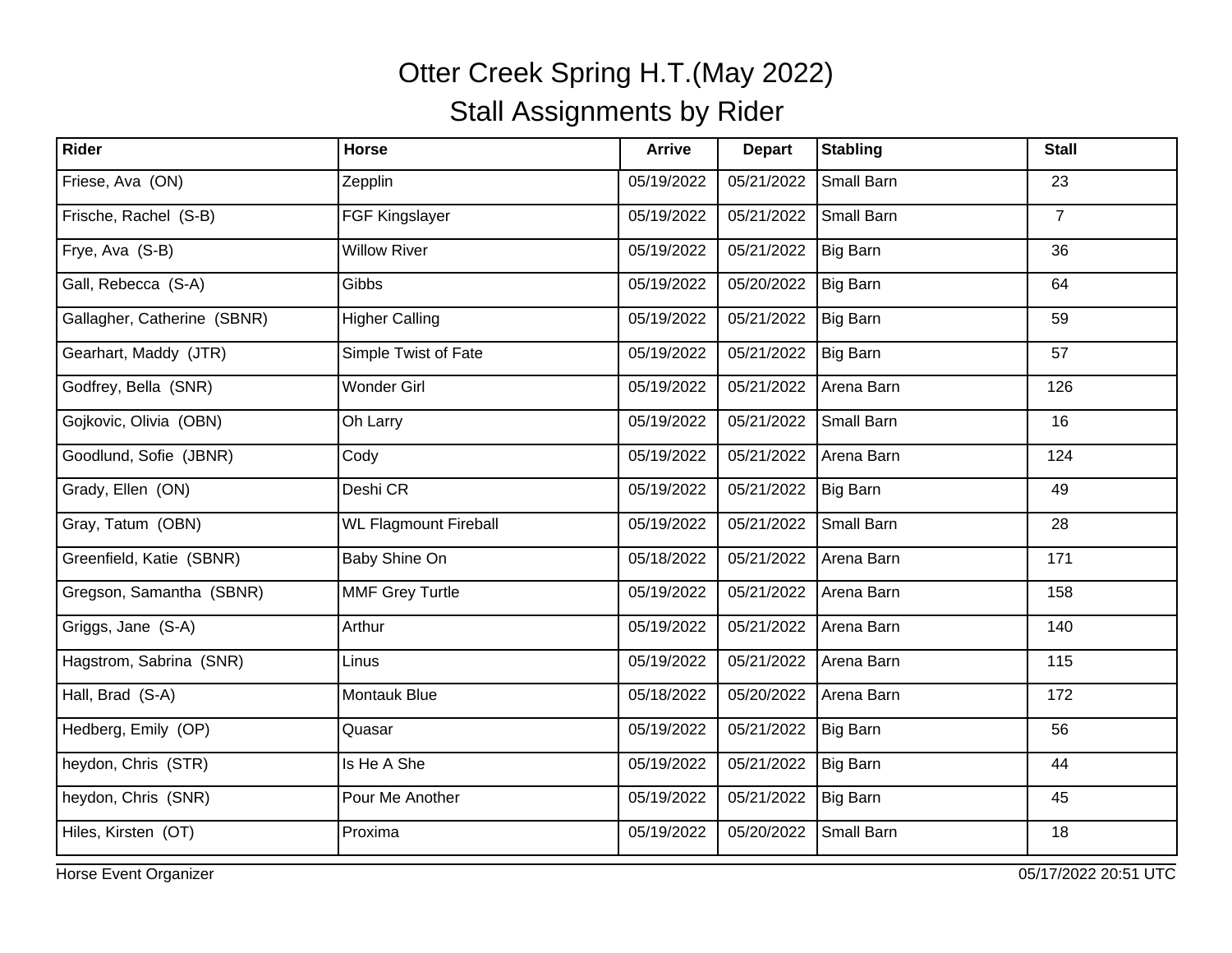| Rider                     | Horse                        | <b>Arrive</b> | <b>Depart</b> | <b>Stabling</b> | <b>Stall</b> |
|---------------------------|------------------------------|---------------|---------------|-----------------|--------------|
| Himmerick, Kierney (JBNR) | Dont Blame it on Whiskey     | 05/19/2022    | 05/21/2022    | Big Barn        | 34           |
| Hiscock, Zarah (S-B)      | <b>CMF REIGNING DIAMONDS</b> | 05/19/2022    | 05/21/2022    | Small Barn      | 25           |
| Hoey, Nicole (S-A)        | Jupiter                      | 05/19/2022    | 05/21/2022    | Big Barn        | 54           |
| Holcomb, Lori (OBN)       | Andalf                       | 05/19/2022    | 05/21/2022    | Big Barn        | 94           |
| Holden, April (SNR)       | Simon Says                   | 05/19/2022    | 05/21/2022    | Big Barn        | 55           |
| Holen, Laura (STR)        | <b>Bravissimo Brego</b>      | 05/19/2022    | 05/21/2022    | Big Barn        | 86           |
| Hollenbeck, BRENDAN (SNR) | Meeko                        | 05/19/2022    | 05/21/2022    | Arena Barn      | 136          |
| Huggins, Mallory (STR)    | Lincoln                      | 05/19/2022    | 05/21/2022    | Big Barn        | 88           |
| Huggins, Mallory (ON)     | Overeasy                     | 05/19/2022    | 05/21/2022    | Big Barn        | 89           |
| Hund, Frederick (SNR)     | Valkyrie                     | 05/19/2022    | 05/21/2022    | Big Barn        | 48           |
| Iverson, Cassandra (S-B)  | Splash Mountain              | 05/19/2022    | 05/21/2022    | Arena Barn      | 185          |
| Iverson, Karla (OT)       | <b>Irish Gold</b>            | 05/19/2022    | 05/21/2022    | Big Barn        | 47           |
| Jiskra, Hallie (SNR)      | Superman                     | 05/19/2022    | 05/21/2022    | Big Barn        | 79           |
| Johnson, Macy (S-B)       | Talk to Me Goose             | 05/19/2022    | 05/21/2022    | Big Barn        | 78           |
| Jore, C'Dale (S-A)        | A Mariner                    | 05/18/2022    | 05/21/2022    | Big Barn        | 103          |
| Jore, C'Dale (SBNR)       | A Romeo                      | 05/18/2022    | 05/21/2022    | Big Barn        | 102          |
| Jore, Phil (S-A)          | A Zarabanda                  | 05/18/2022    | 05/21/2022    | Big Barn        | 101          |
| Jovanovich, Brynna (OT)   | Arthur                       | 05/19/2022    | 05/21/2022    | Arena Barn      | 167          |
| Jovanovich, Brynna (ON)   | Skye                         | 05/19/2022    | 05/21/2022    | Arena Barn      | 166          |
| Jutz, Sarah (S-A)         | <b>Second String Sammy</b>   | 05/19/2022    | 05/21/2022    | Arena Barn      | 143          |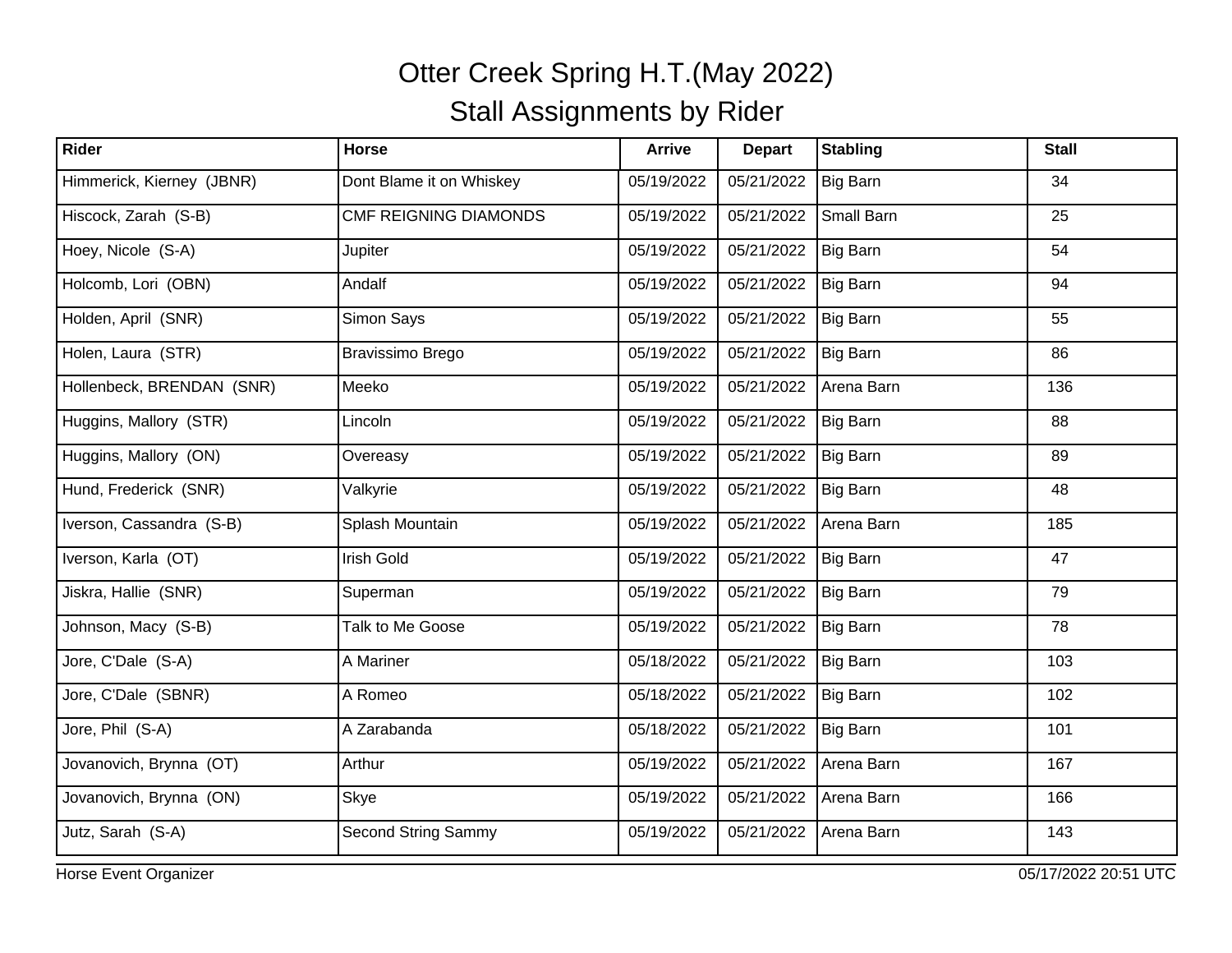| Rider                        | <b>Horse</b>               | <b>Arrive</b> | <b>Depart</b> | <b>Stabling</b> | <b>Stall</b> |
|------------------------------|----------------------------|---------------|---------------|-----------------|--------------|
| Kelly, Lucy (S-B)            | Benny                      | 05/19/2022    | 05/21/2022    | Arena Barn      | 122          |
| Kelly, Rose (SNR)            | Kitty's Irish Diamond      | 05/19/2022    | 05/21/2022    | Small Barn      | 9            |
| Kennedy, Elle (STR)          | Wayward girl               | 05/19/2022    | 05/21/2022    | Arena Barn      | 137          |
| Kiryluik, Janey (PT)         | <b>Woodstock Easy</b>      | 05/19/2022    | 05/21/2022    | Big Barn        | 87           |
| Klecker, Virginia (STR)      | Dauntless Dido             | 05/19/2022    | 05/21/2022    | Arena Barn      | 177          |
| Knowles, Margaret (S-A)      | Waps Crecendo              | 05/19/2022    | 05/21/2022    | Arena Barn      | 117          |
| Knuth, Debbie (SBNR)         | Honky Tonk                 | 05/19/2022    | 05/21/2022    | Big Barn        | 65           |
| Kubsch, Kristin (PT)         | <b>CMF Royal Diamond</b>   | 05/19/2022    | 05/21/2022    | Arena Barn      | 161          |
| Kuhle, Julie (SBNR)          | Orion                      | 05/19/2022    | 05/21/2022    | Big Barn        | 43           |
| Kuhn, Ali (OT)               | Little Hail                | 05/19/2022    | 05/21/2022    | Big Barn        | 69           |
| Kwiatkowski, Michelle (SBNR) | <b>Charley Horse</b>       | 05/19/2022    | 05/21/2022    | Big Barn        | 61           |
| LaFavor, Marjorie (SNR)      | Zydeco                     | 05/19/2022    | 05/21/2022    | Big Barn        | 95           |
| Lemke, Morgan (SNR)          | Dolphin Key                | 05/19/2022    | 05/21/2022    | Small Barn      | 6            |
| Lindborg, Kate (S-A)         | Redhouse Ozie              | 05/19/2022    | 05/21/2022    | <b>Big Barn</b> | 50           |
| Linder, Ava (S-B)            | <b>Sweet Dreams</b>        | 05/19/2022    | 05/21/2022    | Small Barn      | 8            |
| Lindroth, Heather (S-A)      | <b>RB Finally Behaving</b> | 05/19/2022    | 05/20/2022    | Arena Barn      | 165          |
| Lindroth, Heather (STR)      | Boom and Bust              | 05/19/2022    | 05/21/2022    | Arena Barn      | 164          |
| Lund, Liz                    | <b>TACK</b>                | 05/19/2022    | 05/21/2022    | Big Barn        | 81           |
| Lund, Liz (PT)               | <b>Bowknot Billy</b>       | 05/19/2022    | 05/21/2022    | Big Barn        | 84           |
| Lund, Liz (OT)               | Franklin Delano CF         | 05/19/2022    | 05/21/2022    | Big Barn        | 82           |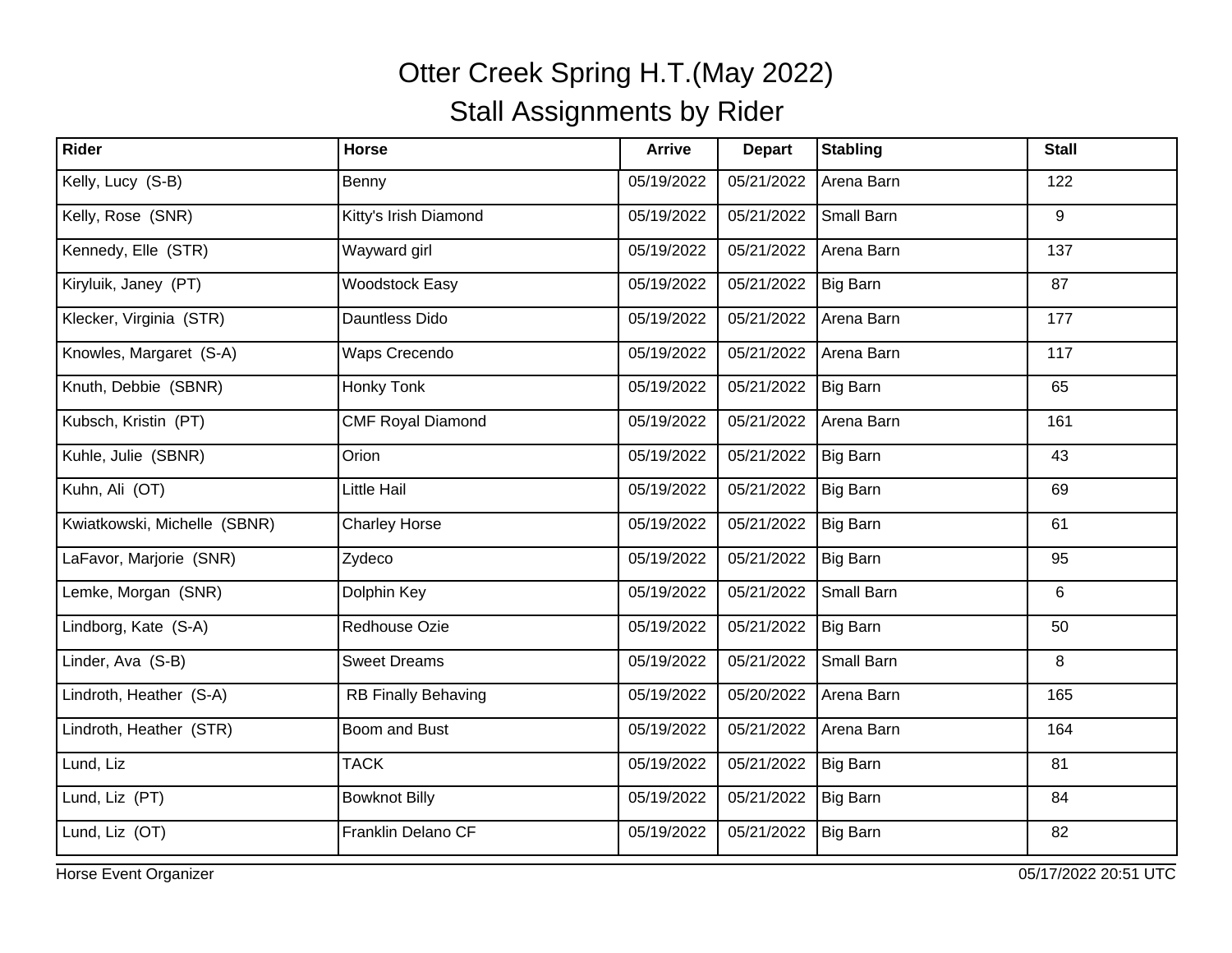| Rider                           | <b>Horse</b>               | <b>Arrive</b> | <b>Depart</b> | <b>Stabling</b> | <b>Stall</b> |
|---------------------------------|----------------------------|---------------|---------------|-----------------|--------------|
| Lund, Liz (PT)                  | R'Mani CF                  | 05/19/2022    | 05/21/2022    | Big Barn        | 83           |
| Mahloch, Kelly (ON)             | The Magladon               | 05/19/2022    | 05/21/2022    | Big Barn        | 70           |
| Mallace, Emily (JBNR)           | Christian                  | 05/19/2022    | 05/21/2022    | Arena Barn      | 168          |
| Matuszak, Paula (OT)            | Hubert                     | 05/19/2022    | 05/21/2022    | Arena Barn      | 162          |
| Mauer, Jamie (S-A)              | Parkmoreswhatsinaname      | 05/19/2022    | 05/21/2022    | Arena Barn      | 138          |
| Mayer, Lola (S-B)               | Bailey's Irish Cream       | 05/19/2022    | 05/21/2022    | Arena Barn      | 182          |
| Mcintosh, Rachel (ON)           | Ambitionslastgirl          | 05/19/2022    | 05/21/2022    | Big Barn        | 85           |
| Mead, Hannah (S-B)              | WL Touch of the Hops       | 05/19/2022    | 05/20/2022    | Small Barn      | 26           |
| Merino, Aimee (S-A)             | <b>BPR Britenuf Reggie</b> | 05/19/2022    | 05/21/2022    | Arena Barn      | 139          |
| Merriman, Kristin (S-A)         | MOUNTJOY'S CASH FIVE       | 05/19/2022    | 05/21/2022    | Arena Barn      | 152          |
| Miller, Lauren (SNR)            | Beau's My Daddy            | 05/19/2022    | 05/21/2022    | Arena Barn      | 178          |
| Miller, Marcia (OBN)            | Undaunted                  | 05/19/2022    | 05/21/2022    | Small Barn      | 20           |
| Mommsen, Addison                | JJ Junior                  | 05/19/2022    | 05/21/2022    | Arena Barn      | 141          |
| Nauta, Marlene (OBN)            | Winston                    | 05/19/2022    | 05/21/2022    | Arena Barn      | 156          |
| Novotny Pasker, Alexandria (ON) | Soft Spoken 307            | 05/19/2022    | 05/21/2022    | Big Barn        | 42           |
| ODell, Alisha (S-A)             | Geronimo                   | 05/19/2022    | 05/21/2022    | Big Barn        | 32           |
| ODell, Alisha (IP)              | Virghazi                   | 05/19/2022    | 05/21/2022    | Big Barn        | 33           |
| Plucker, Amanda (SBNR)          | Valor                      | 05/19/2022    | 05/21/2022    | Arena Barn      | 123          |
| Pozanc, Linda (SBNR)            | Caesar Armani              | 05/19/2022    | 05/21/2022    | Small Barn      | 19           |
| Ramberg, Maia (JNR)             | Imagine That               | 05/19/2022    | 05/21/2022    | Small Barn      | 29           |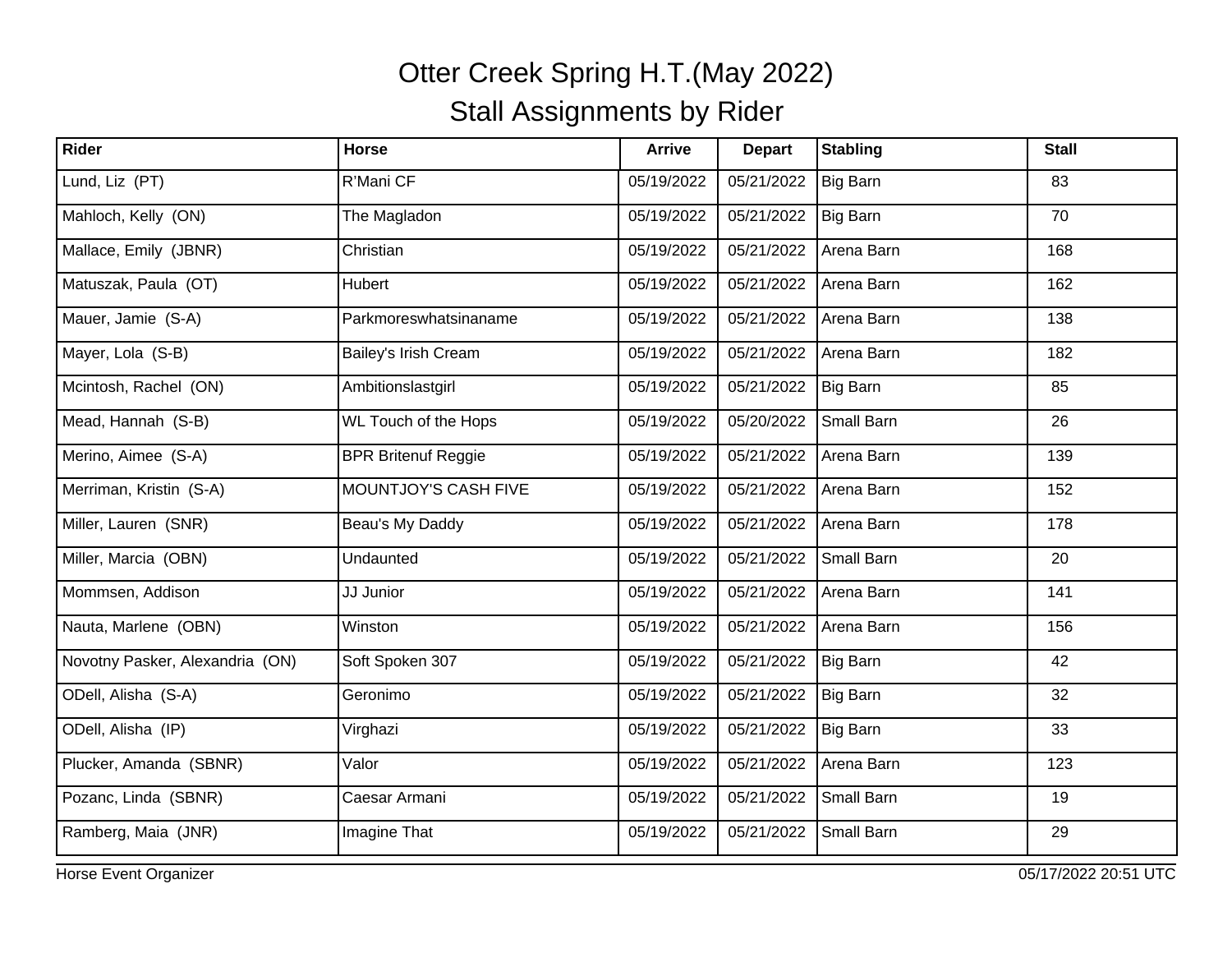| Rider                       | <b>Horse</b>                | <b>Arrive</b> | <b>Depart</b> | <b>Stabling</b> | <b>Stall</b> |
|-----------------------------|-----------------------------|---------------|---------------|-----------------|--------------|
| Rebholz, Molly (SBNR)       | Hamish                      | 05/19/2022    | 05/21/2022    | Big Barn        | 37           |
| Rebholz, Riley (JBNR)       | Hickory - Tinman's Treasure | 05/19/2022    | 05/21/2022    | Big Barn        | 38           |
| Reicher, Madelyn (S-B)      | A Penny's Worth             | 05/19/2022    | 05/21/2022    | Small Barn      | 24           |
| Rieck, Taylor (STR)         | Stealth Hero                | 05/19/2022    | 05/21/2022    | Big Barn        | 62           |
| Riggs, Marly (OBN)          | Newcastle                   | 05/19/2022    | 05/21/2022    | Arena Barn      | 188          |
| Rinehart, Adelyn (JNR)      | Dandelion Gryphon           | 05/19/2022    | 05/21/2022    | Arena Barn      | 134          |
| Rinehart, Adelyn (JBNR)     | <b>Wexford Cruise</b>       | 05/19/2022    | 05/21/2022    | Arena Barn      | 135          |
| Ripp, Neiley (JBNR)         | Cry Me a Rive               | 05/19/2022    | 05/21/2022    | Arena Barn      | 153          |
| Riske, Tania (SBNR)         | Ollie Over Easy             | 05/19/2022    | 05/21/2022    | Arena Barn      | 116          |
| Roberts Graham, Amber (SNR) | <b>Elegant Solution</b>     | 05/19/2022    | 05/21/2022    | Arena Barn      | 189          |
| Rodgers, Jennifer (ON)      | AC Graphite De Vains        | 05/19/2022    | 05/21/2022    | Arena Barn      | 155          |
| Rodgers, Jennifer (ON)      | <b>AC Sir Elton</b>         | 05/19/2022    | 05/21/2022    | Arena Barn      | 186          |
| Rogness, Jennifer (SNR)     | My Happy Place              | 05/19/2022    | 05/21/2022    | Small Barn      | 17           |
| Romberg, Greta (SBNR)       | Zoey                        | 05/19/2022    | 05/21/2022    | Big Barn        | 71           |
| Rudolph, Kaela (JNR)        | <b>High Dollar Dreams</b>   | 05/19/2022    | 05/21/2022    | Small Barn      | 13           |
| Saari, Jessica (ON)         | Sir NoNo                    | 05/19/2022    | 05/21/2022    | Big Barn        | 77           |
| Samuelsson, Sofia (JTR)     | FourFields Bella Flight     | 05/19/2022    | 05/21/2022    | Small Barn      | 27           |
| Schmit, Megan (S-A)         | Ducky                       | 05/19/2022    | 05/21/2022    | Arena Barn      | 163          |
| Schoer, Brittany (S-A)      | My BMW                      | 05/19/2022    | 05/21/2022    | Big Barn        | 73           |
| Selvig, Jennifer (OBN)      | <b>Blueshift</b>            | 05/19/2022    | 05/21/2022    | Small Barn      | 11           |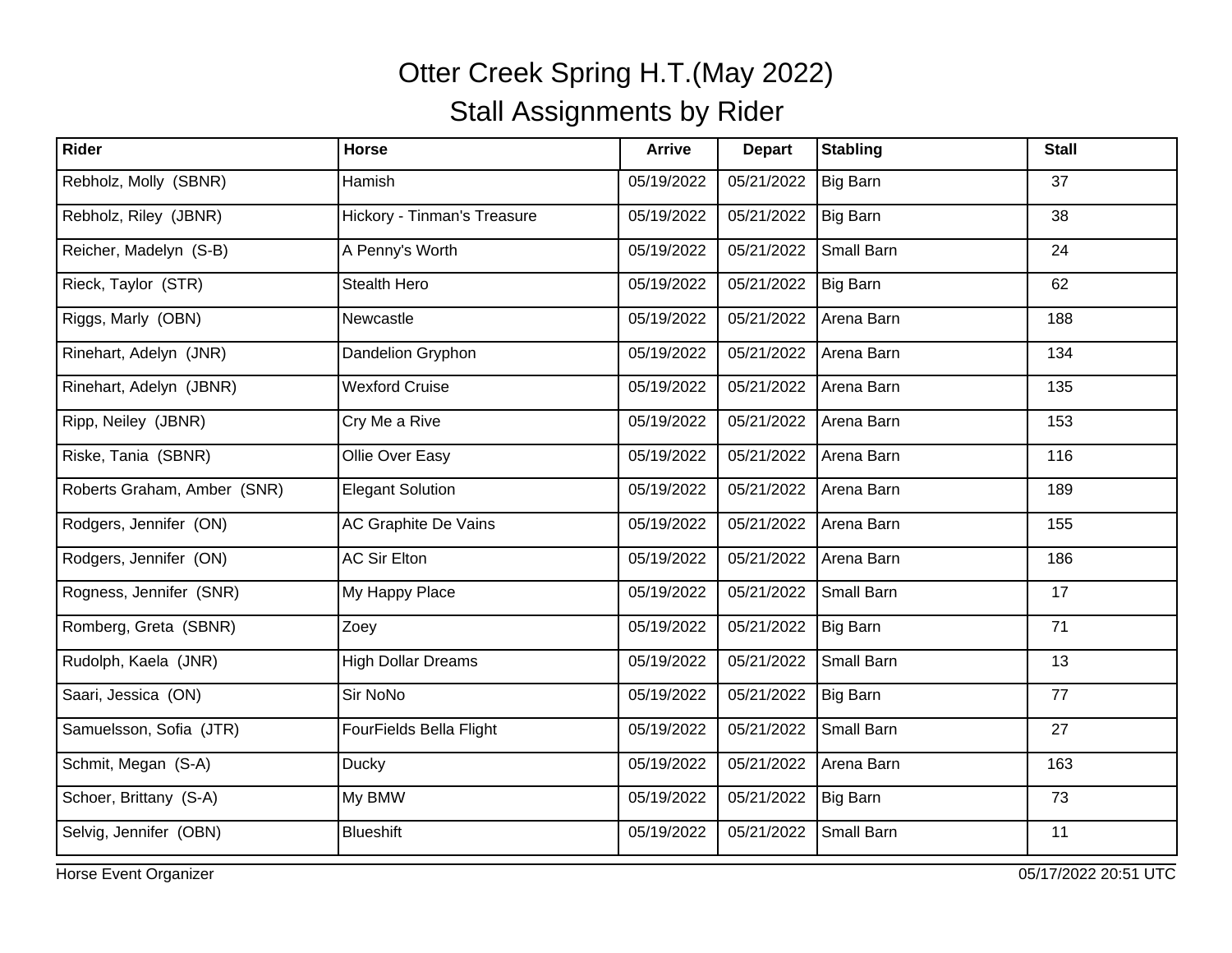| Rider                       | <b>Horse</b>             | <b>Arrive</b> | <b>Depart</b> | <b>Stabling</b> | <b>Stall</b> |
|-----------------------------|--------------------------|---------------|---------------|-----------------|--------------|
| Shillingstad, Janessa (S-A) | One Smart Cookie         | 05/19/2022    | 05/21/2022    | Arena Barn      | 181          |
| Signer, Bailey (SNR)        | Sonora Way               | 05/19/2022    | 05/21/2022    | Big Barn        | 74           |
| Sornberger, Anna (OBN)      | <b>HHF Stormfighter</b>  | 05/19/2022    | 05/21/2022    | Arena Barn      | 179          |
| Sornberger, Anna (ON)       | Mr. Shenanigans          | 05/19/2022    | 05/21/2022    | Arena Barn      | 180          |
| Stalkfleet, Savana (JBNR)   | Cole Train               | 05/19/2022    | 05/21/2022    | Arena Barn      | 176          |
| Stephens, Jamie (SNR)       | Dodger                   | 05/19/2022    | 05/21/2022    | Big Barn        | 72           |
| Stevens, Julia (OT)         | Minnesota Nice           | 05/19/2022    | 05/21/2022    | Big Barn        | 51           |
| Stewart, Maree (SBNR)       | Sebastian                | 05/19/2022    | 05/20/2022    | Big Barn        | 110          |
| Strunk, Mia (S-B)           | Josie                    | 05/18/2022    | 05/21/2022    | Arena Barn      | 175          |
| Swanson, Elli (SNR)         | The Dread Pirate Roberts | 05/19/2022    | 05/21/2022    | Arena Barn      | 144          |
| Taylor, Britni (S-A)        | Italian Monarch          | 05/19/2022    | 05/21/2022    | Big Barn        | 41           |
| Thain, Julia (SBNR)         | Go In Gray               | 05/19/2022    | 05/21/2022    | Arena Barn      | 159          |
| Tibbetts, Madelyn (SNR)     | Juniper                  | 05/19/2022    | 05/21/2022    | Arena Barn      | 125          |
| Torrel, Kendel (STR)        | <b>ALL-INCLUSIVE</b>     | 05/19/2022    | 05/21/2022    | Big Barn        | 60           |
| Treu, Jillian (JBNR)        | Everything is Awesome    | 05/19/2022    | 05/21/2022    | Small Barn      | 14           |
| Verhel, Aveya (S-B)         | Docs Mainly Moses        | 05/19/2022    | 05/21/2022    | Arena Barn      | 142          |
| Walker, Clare (ON)          | Danger Mouse             | 05/19/2022    | 05/21/2022    | Arena Barn      | 190          |
| Wallace, Laney (S-B)        | Rosemare                 | 05/19/2022    | 05/21/2022    | Arena Barn      | 121          |
| Ward, Louisa (S-B)          | Elio                     | 05/19/2022    | 05/20/2022    | Arena Barn      | 128          |
| Ward, Mark (OBN)            | Moonlight Clover         | 05/19/2022    | 05/21/2022    | Arena Barn      | 129          |